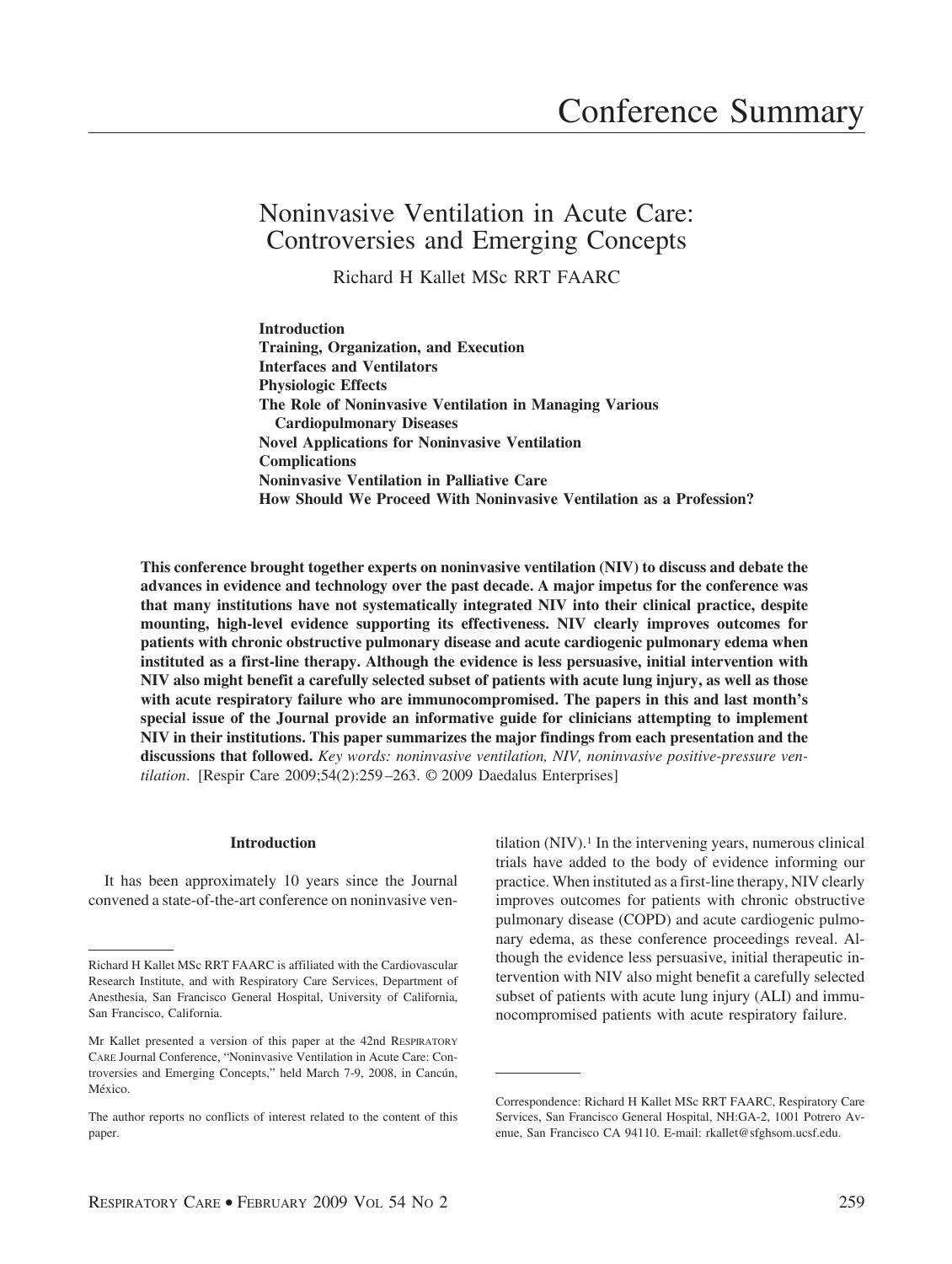Unfortunately, despite mounting positive evidence, many institutions have not systematically integrated NIV into their clinical practice. In the era of evidenced-base medicine, such a discrepancy between evidence and practice represents a serious concern for the entire acute-care community and for the respiratory care profession in particular. To address this problem, many of the top authorities came together for 2 days in March 2008, with the objective of discussing the role of NIV in the management of patients with various causes of acute respiratory failure, and to outline practical aspects of how and where NIV should be implemented. The papers in this and last month's special issues of the Journal provide an informative guide for clinicians to implement NIV in their institutions. I will summarize the major findings from each of the presentations and the discussions that followed.

In his lecture on the epidemiology of NIV, David Pierson pointed out that both skills-related impediments and clinical practice differences may partially explain the lack of congruence between positive clinical trials and the apparent lack of clinical efficacy.2 In the ensuing discussion, the participants attempted to formulate ways to bridge that divide. One point raised was that the issue is not necessarily to increase the use of NIV, but rather to increase its *effective* use, specifically, to focus clinicians on the timing and location of NIV and to ensure that the appropriate patient populations are targeted. This necessarily raised the question of whether the problem was under-utilization or insufficient training.

### **Training, Organization, and Execution**

David Pierson's presentation provided a seamless transition to the topic of how best to organize a successful NIV program. John Davies outlined the 5 essential elements of such a program, namely: training, equipment, monitoring, quality assurance, and organizational "buy-in."3 The postpresentation discussion was dominated by the interrelated issues of severity of illness versus assessment. In what probably mirrors common discussions at the bedside, there was a vigorous argument as to how long a patient receiving NIV should be kept in the intensive care unit (ICU), and whether NIV ever should be allowed on the general wards. Some discussants argued that allowing NIV on the general wards would probably cause over-utilization and tax limited resources. Paradoxically, this could adversely affect the care of those most likely to benefit from NIV. On the other hand, strictly limiting NIV to the critical care setting may potentiate under-utilization and undercut NIV's primary economic advantages: shorter ICU stay or obviating ICU admission.

What was most interesting about this debate was that proponents of NIV on the general wards tended to be those who had central cardiac and ventilator monitoring available in those patient care areas and an established, rigorous assessment program, whereby both respiratory care and nursing supervisors frequently assess whether the care environment is appropriate for the individual patient's condition.

This underscored the issue of where NIV should be delivered. In the presentation by Nicholas Hill this problem was honed down to patient-related and resource-related issues.<sup>4</sup> In brief, the intensity of a patient's monitoring needs must be matched to the availability of suitable monitoring and adequate staffing of appropriately trained clinicians to manage patients on NIV. Insufficient attention to these requirements could lead to inappropriate placement of a patient receiving NIV, and may have catastrophic consequences.

Solutions to these logistical problems were offered by conference participants with established NIV programs. In their institutions, supervisory personnel assess all patients receiving NIV outside the ICU at least every 12 hours. In addition, NIV ventilator alarms can be linked, via commercially available communication systems, to both the nursing call system and wireless communication devices, to immediately alert both nursing and respiratory care personnel to a ventilator disconnect.

Dean Hess addressed how to initiate an NIV program.5 One of the key elements to successfully disseminating new practices in health care is the identification of the "agents of change" within an institution. These are clinicians who are most receptive to change and become the clinical "champions" who move health care practice forward. An equally important element cited by Hess was recognizing barriers to change. Among the most salient of these barriers are a lack of awareness of and lack of agreement regarding the evidence that supports a therapy, and clinician "inertia" associated with habituation to previous practice. Awareness of these impediments is essential to developing an effective NIV program. Those tasked with developing an NIV program would be wise to assess potential problems in their own institution prior to implementation, and then devise a proactive strategy to circumvent or minimize them.

As will be seen, the discussion following Hess's paper raised several interesting points. One of these was the importance of respiratory-therapist-driven protocols in the adoption of NIV and creating a well-structured in-service training program for therapists. For example, at Massachusetts General Hospital, all respiratory therapists undergo a half-day NIV training program.

### **Interfaces and Ventilators**

Without question, the most important element of successful implementation of NIV is patient tolerance, and the most fundamental determinant of a patient's acceptance of NIV is the suitability of the interface. Tight-fitting masks,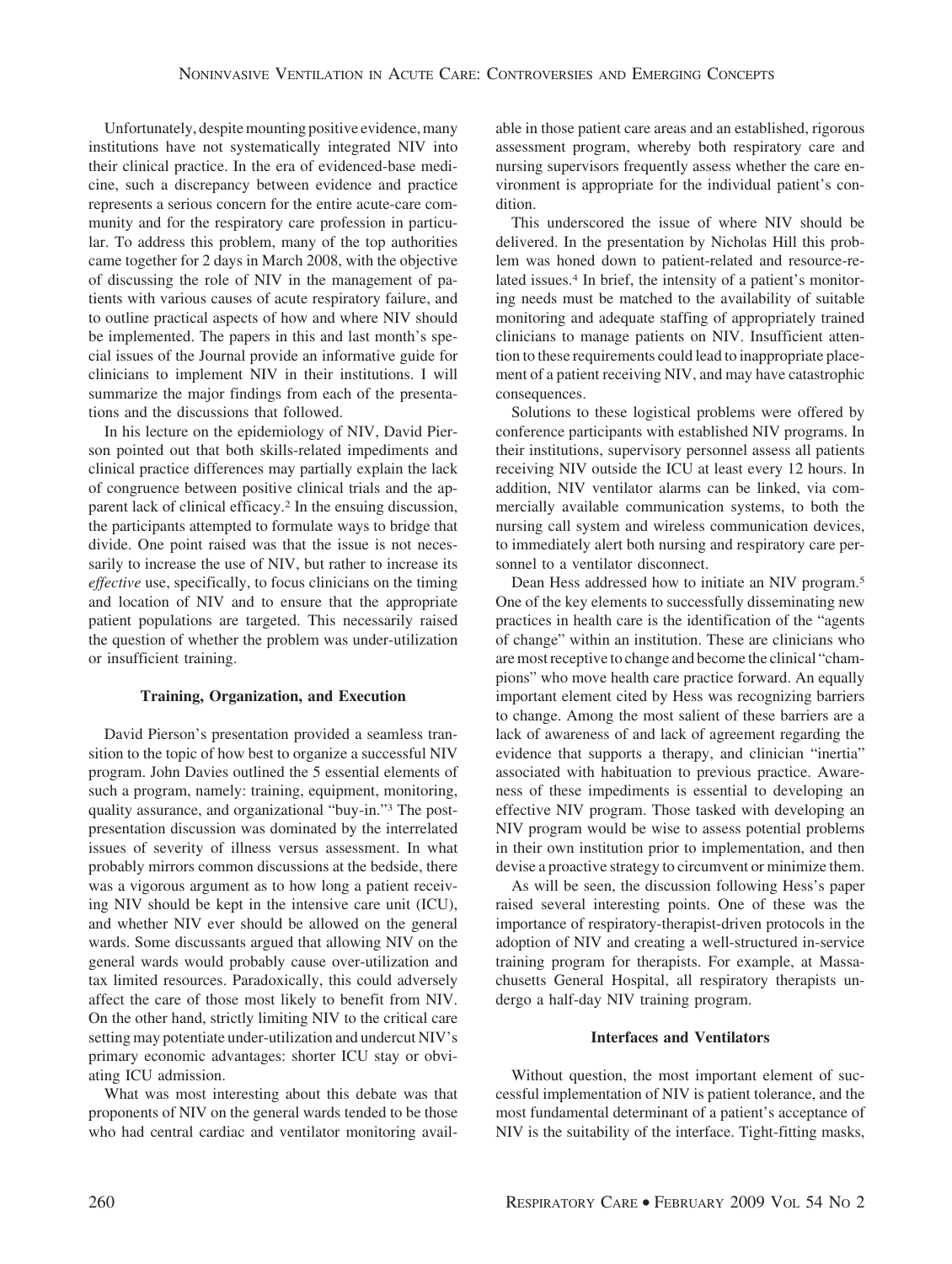while essential to NIV, commonly lead to pressure sores, but also to eye irritation and claustrophobia. Stefano Nava described the 6 types of interface available for delivering NIV.6 In selecting an interface the clinician first must take into consideration the severity of respiratory failure, because this determines the peak pressure and positive endexpiratory pressure, which in turn determine the likelihood of leaks and mask tightness. Mask dead space, particularly in patients with hypercapnic respiratory failure, must be considered. Other considerations include facial contour, patient adaptation, and skin breakdown.

An important theme that arose during the ensuing discussion was that mask-fitting is an *art form* that clinicians acquire through patience and practice. Evidence from clinical trials offers little guidance, because differences between masks were small and the studies were limited by numerous confounders. During the discussion some participants voiced the opinion that issues such as the risk of gastric distention and the ostensible effects of mask dead space are somewhat exaggerated.

The issue of choosing a ventilator and mode to deliver NIV was tackled by Rob Chatburn, who developed a preliminary decision map structured primarily for clinicians who lack experience with NIV.<sup>7</sup> In this model, clinicians are focused on weighing the sometimes competing needs of safety (ie, preventing apnea, gas exchange deterioration, and lung injury) and comfort (ie, control of leaks, promoting synchrony, and reducing work of breathing). This proposal generated a very interesting discussion regarding the lack of evidence on the relative effectiveness of different NIV modes. Moreover, the additional difficulty of assessing the impact of ventilation modes adds difficulty to the issue because of substantial performance differences between various manufacturers' versions of the same mode, and differences between ventilators designed for NIV versus for invasive mechanical ventilation.

## **Physiologic Effects**

My own presentation on the physiologic effects of NIV was based on the substantial number of physiologic studies done primarily with pressure-support ventilation (PSV) and proportional-assist ventilation.8These studies were carried out predominantly in patients with COPD. Essentially, application of 15 cm  $H<sub>2</sub>O$  inspiratory pressure-assist markedly reduces work of breathing, whereas only  $4-5$  cm  $H<sub>2</sub>O$  end-expiratory pressure very effectively counterbalances the effects of intrinsic positive end-expiratory pressure. Several conference participants raised an important but largely neglected issue: NIV settings that optimize work of breathing during the awake state do not necessarily translate to what occurs during sleep. High NIV pressure may disrupt sleep and cause an unstable breathing pattern. Little is known about the effect of NIV on sleep, and much physiologic research is needed.

## **The Role of Noninvasive Ventilation in Managing Various Cardiopulmonary Diseases**

The remainder of the conference primarily concerned the application of NIV in various patient populations. The largest body of clinical evidence supports NIV as the firstline treatment for patients with respiratory failure from acute cardiogenic pulmonary edema and from exacerbation of COPD.

Geeta Mehta's presentation on NIV for acute cardiogenic pulmonary edema highlighted the controversy over whether PSV offers any substantial benefit over continuous positive airway pressure.9 Some of this controversy emanated from her initial study<sup>10</sup> that suggested that PSV may increase the risk of myocardial infarction. However, she presented more recent evidence that casts doubt on that link. Moreover, her talk reinforced the fact that, compared to conventional therapy with supplemental oxygen, continuous positive airway pressure rapidly improves oxygenation and vital signs while reducing both the need for invasive mechanical ventilation and mortality. The added benefit of noninvasive PSV may be a faster improvement in oxygenation and vital signs. The larger controversy of whether PSV offers any true advantage over continuous positive airway pressure was mirrored in the discussion among conference participants.

Probably the most daunting challenge for this conference was to summarize the evidence on NIV in other forms of acute respiratory failure. Sean Keenan did a masterful job describing the effectiveness of NIV in treating various etiologies of acute respiratory failure, including ALI, community-acquired pneumonia, chest trauma, COPD, and asthma.11 Whereas there is a large body of high-level evidence that NIV reduces the need for endotracheal intubation and decreases mortality in patients with COPD, such is not the case when NIV is used to treat other forms of acute respiratory failure. Although some results are encouraging, to date the studies have been small and found only nonsignificant trends suggesting less need for invasive mechanical ventilation and lower mortality with NIV.

An important theme that dominated the discussion following Keenan's presentation was the need for careful evaluation of patients with ALI for NIV. This is particularly important because ALI can progress rapidly and its resolution often is prolonged. A unanimous opinion voiced by conference participants was that a patient with ALI should be intubated if the patient's condition does not markedly improve after a *brief* trial (limited to a few hours) of NIV.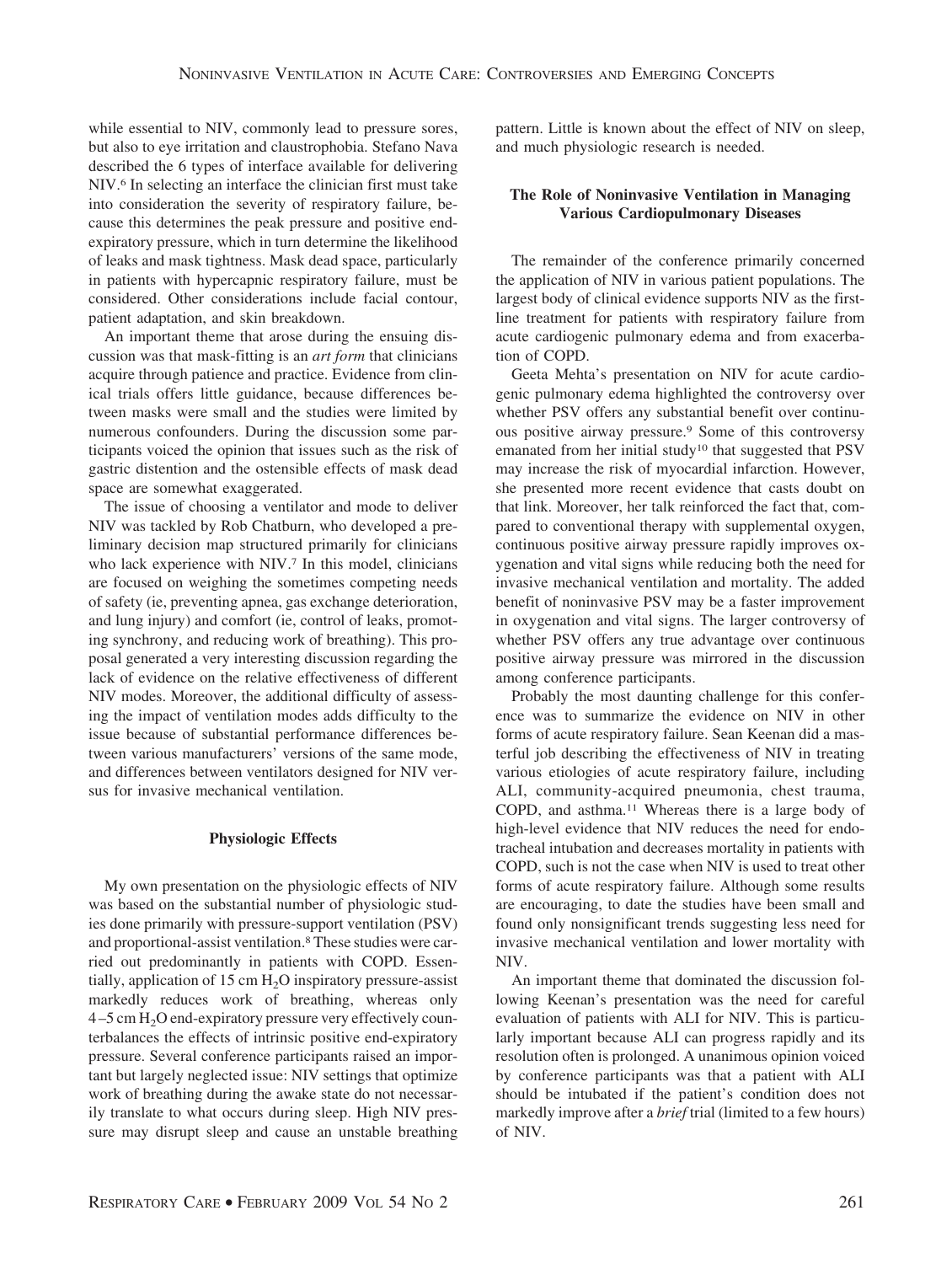Scott Epstein's lecture examined whether NIV should be used to facilitate early extubation and which patients are appropriate candidates.12 The importance of this issue is underscored by evidence that delaying extubation increases the risk of pneumonia, duration of hospitalization, and mortality. However, early extubation also carries substantial risks, among which is a relatively high failure rate (particularly in medical and neurological ICU patients) and a higher mortality risk.13 Therefore, proper patient selection is essential. Epstein presented data from relatively small studies that suggested that NIV facilitates weaning and may reduce extubation failure, duration of mechanical ventilation, ventilator-associated pneumonia, and mortality. Another important aspect of Epstein's presentation was on patients who develop post-extubation respiratory distress. Recent evidence on this topic is contradictory; some studies found a clear benefit from NIV, whereas others found no benefit. When the details of these trials were discussed, it became apparent that appropriate patient selection is crucial. Patients suffering from COPD and heart failure appear to derive the most benefit from NIV.

In the ensuing discussion, several participants expressed reluctance to pursue early extubation in favor of NIV. Understandably, it can be difficult to trust that NIV might be effective in patients who very recently failed a trial of NIV, which precipitated invasive mechanical ventilation in the first place. Yet, other conference participants countered that 48 hours of invasive mechanical ventilation may provide sufficient time to recover from inspiratory muscle fatigue, particularly in those with COPD. Therefore, a second trial of NIV may produce markedly different results. Still others cautioned that these positive results from instituting NIV following early extubation come from institutions with decided expertise in the therapy, which may not necessarily transfer to less experienced institutions. My recommendation would be that institutions should first establish expertise in their practice of NIV. Only then should they use NIV in the more risky realm of early extubation.

### **Novel Applications for Noninvasive Ventilation**

Several novel uses of NIV have emerged over the past decade, including ventilatory support during bronchoscopy, postoperative respiratory care, management of obesity hypoventilation syndrome, and during a pandemic, when the limited supply of invasive ventilators will be taxed quickly. These issues were deftly addressed by Josh Benditt, who cited evidence that NIV promotes gas exchange and hemodynamic stability during bronchoscopy and decreases the need for invasive mechanical ventilation in the postanesthetic recovery environment.14

Probably the most passionate discussion of the entire conference focused on whether NIV should be used during

a pandemic. The American Association for Respiratory Care's recent recommendation<sup>15</sup> that NIV should *not* be used in the event of a pandemic was strongly criticized by one participant as "going too far." Others observed that in such an extraordinary situation it is impossible to predict what resources (both human and material) might be available and reasonably could be utilized effectively.

#### **Complications**

Peter Gay, who presented the complications associated with NIV, observed that numerous clinical trials of NIV did not report data on the occurrence of complications.16 Therefore, it is hard to accurately judge the true incidence and relative severity of adverse events associated with NIV. Although many of the known complications associated with NIV, such as skin breakdown, are relatively minor, other complications such as aspiration and severe hypoxemia warrant sober reflection. A concern voiced by many participants during the discussion was the perception that clinicians frequently "push the envelope" by instituting or maintaining NIV when invasive mechanical ventilation clearly would be the more prudent course of action.

#### **Noninvasive Ventilation in Palliative Care**

One of most engaging presentations was Bob Kacmarek's, on the role of NIV in palliative care.17 Personally, I was struck by the fact that a surprising number of terminally ill patients, in whom NIV is instituted to improve comfort, actually recover and are able to be discharged from the hospital. Notwithstanding this potential benefit, Kacmarek stressed the need to fully engage the patient and family on what NIV is likely to accomplish, and its limitations. NIV as a therapeutic option should be addressed openly and clearly delimited in the same manner as other interventions that are encompassed within do-not-resuscitate orders.

In the discussion following Kacmarek's presentation several important issues were raised. Among these was the fact that there is a dearth of prospective studies on NIV at the end of life. Participants differed on whether improved survival or improved comfort and quality of life should be the primary outcome variables studied.

## **How Should We Proceed With Noninvasive Ventilation as a Profession?**

In summary, the second Journal conference on NIV raised many important issues that should be emphasized. First, NIV now has a wealth of high-level evidence that clearly demonstrates improved outcomes in certain patient populations, at the appropriate time in the disease process,